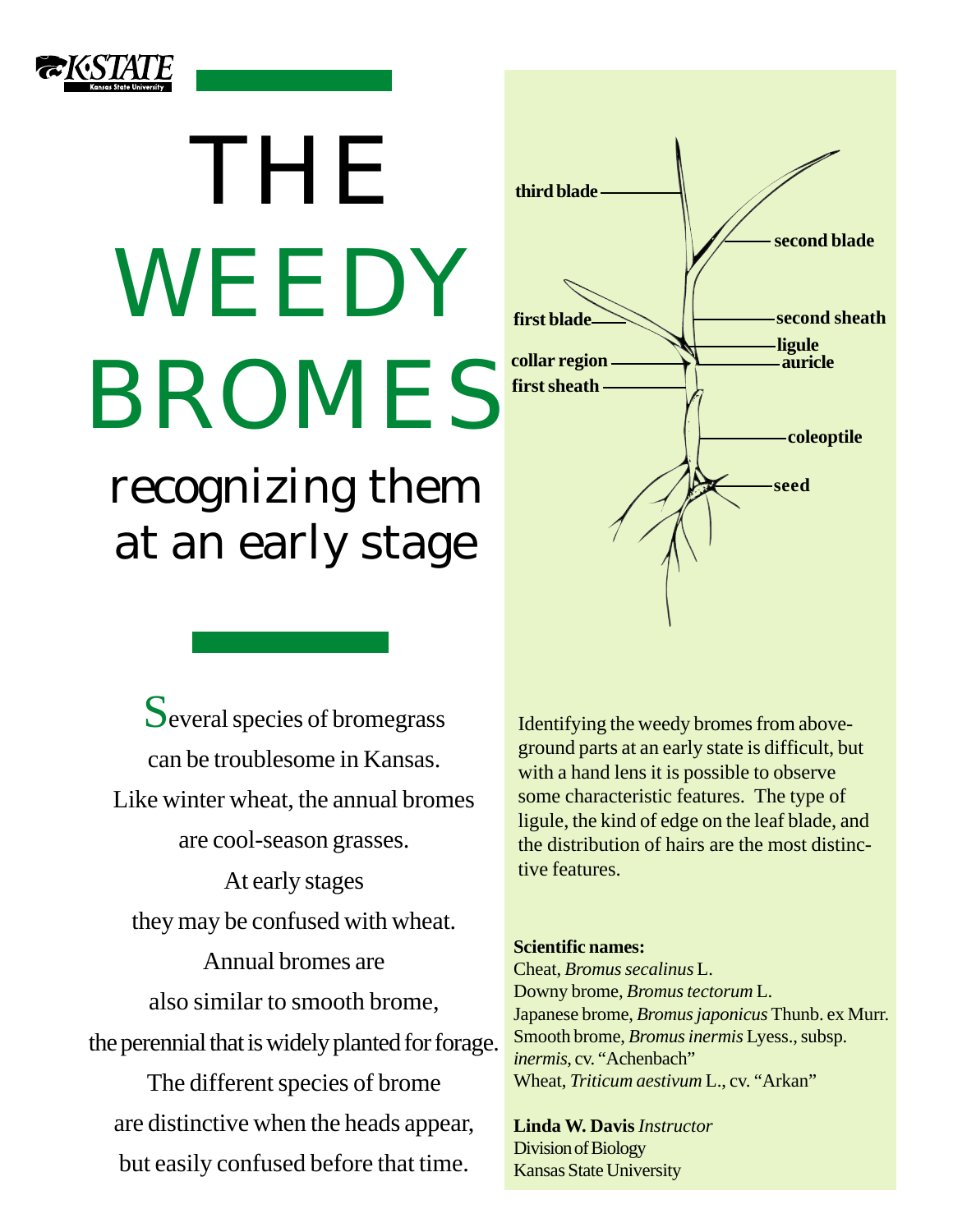#### **Ligule (10x) Blade edge (10x)**

**Upper leaf surface with ligule (About 3.6x)**

**Clues for identification**

# **Cheat**

Sheath margins fused Ligule 0.6 mm long, toothed Blade edge nearly smooth Sheath hairs 1.0 mm long Blade hairs 0.4-1.0 mm long



# **Downy brome**

Sheath margins fused Ligule 1.2 mm long, ragged Blade edge smooth Sheath hairs 0.6 mm long Blade hairs 0.6 mm long Blade surfaces distinctly velvety to the touch





# **Japanese brome**

Sheath margins fused Ligule 0.6 mm long, ragged Blade edge smooth Sheath hairs 0.6-0.8 mm long Blade hairs similar, but denser on the lower suface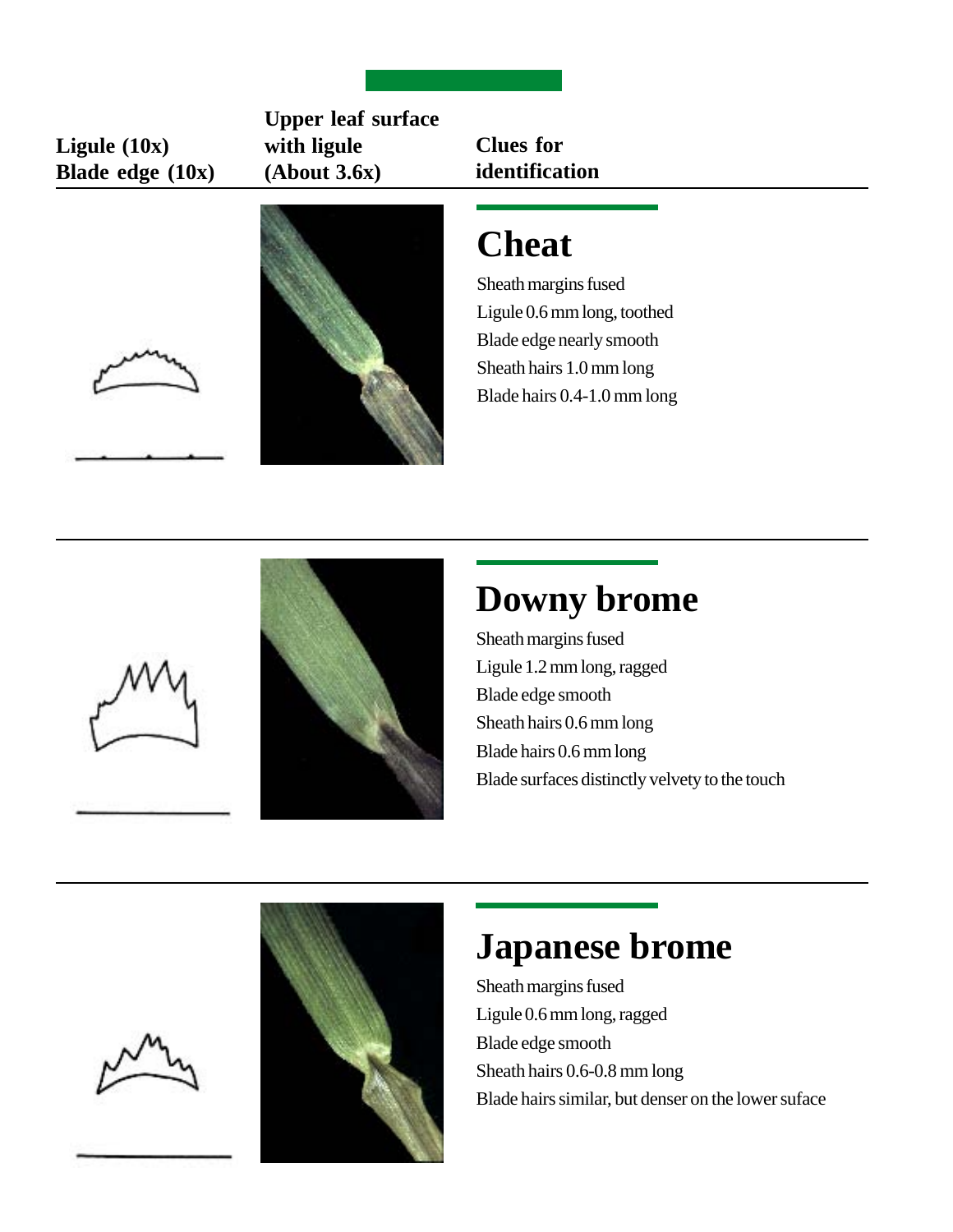**Clues for identification**

### **Upper leaf surface with ligule (About 3.6x)**

**Ligule (10x) Blade edge (10x)**

## **Smooth brome**

Sheath margins fused

- Ligule 0.6 mm long, toothed
- Blade edge minutely barbed; barbs visible only with magnification, but may be evident to the touch
- First and second leaves usually moderately hairy; third and later leaves vary greatly in hairiness from one plant to another

Hairs on later leaves 0.1-0.4 mm long





# **Wheat**

Sheath margins overlapping, not fused Ligule 0.8 mm long, toothed Blade edge smooth Sheath nearly hairless, but margins of the collar have long, bent hairs Small auricles usually present Leaf surfaces somewhat shiny, with only tiny hairs Blades more erect and stiffer than in the bromes